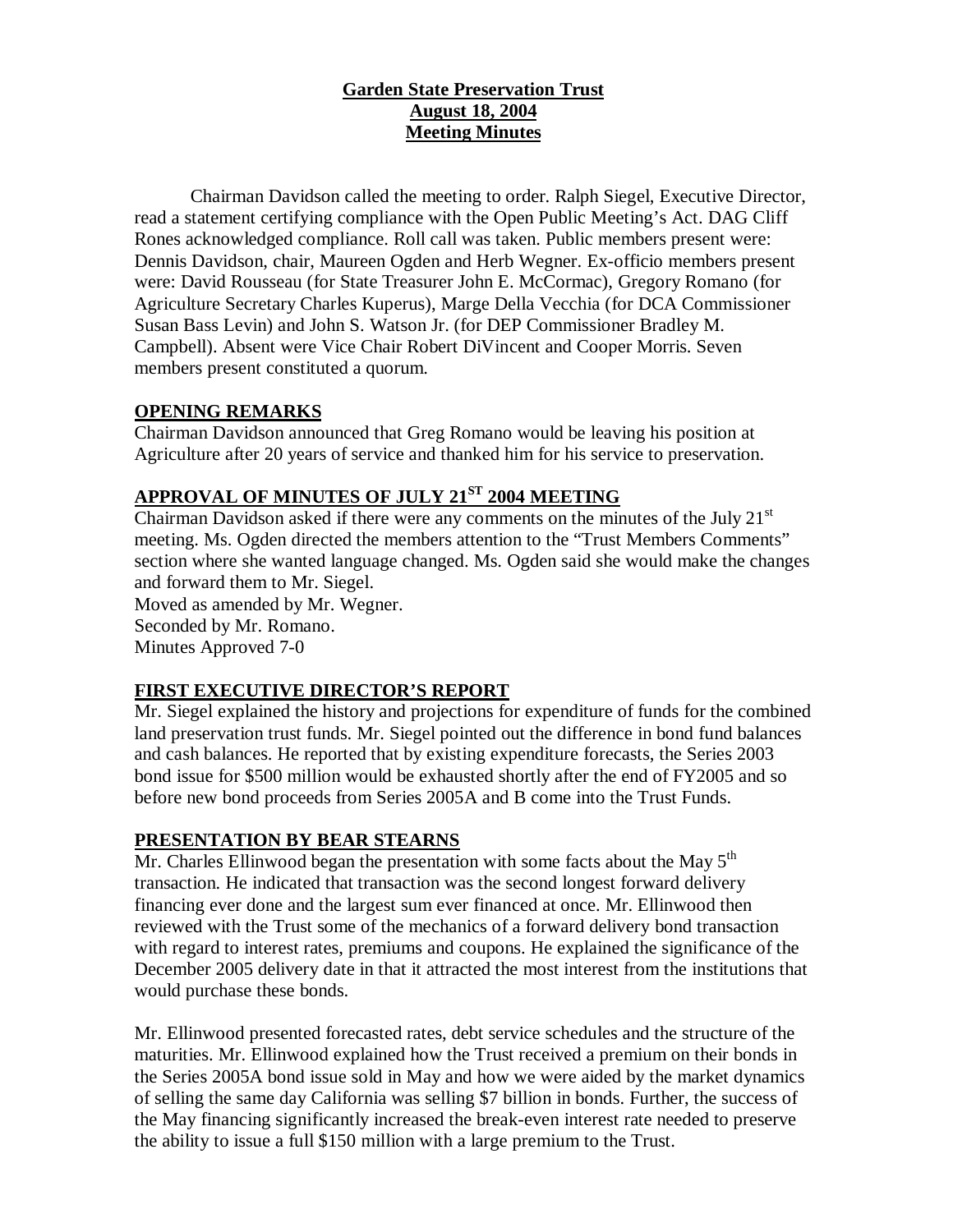Mr. Ellinwood then explained that the total open space proceeds from the 2003 series A&B, the 2005 series A and the 2005 series B plus premium and net of costs projects a total of over \$1.9 billion.

Ms. Ogden praised the news against original projections in 1999 that total funds available, proceeds plus cash, would be \$1.43 billion.

#### **PRESENTATION BY BOND COUNSEL**

Mr. Stephen Pearlman of the law firm DeCotiis, Fitzpatrick, Cole & Wisler acting as bond counsel explained details of the Third Continuing Bond Resolution before the Trust for consideration. He said it would complete the trilogy of debt issuance and would exhaust the Trust's bonding capacity.

Mr. Pearlman explained the parameters of the transaction and filled in the blank areas in the documents the members had received the week before. True interest cost is not to exceed 6.5%, and underwriter's discount will not exceed \$7 dollars per bond.

Mr. Pearlman explained the closing documents before the Trust members included the Preliminary Official Statement, Continuing Disclosure Agreement and the Bond Purchase Agreement, which authorizes the sale of the bonds to Bear Stearns as the lead underwriter.

#### **THIRD CONTINUING BOND RESOLUTION**

Moved by Mr. Rousseau. Seconded by Mr. Watson. Resolution Approved 7-0

### **RESOLUTION # 04-009 Immediate Transmittal of Minutes Concerning Approval of Third Continuing Bond Resolution**

Moved by Mr. Rousseau. Seconded by Mr. Romano. Resolution Approved 7-0

## **SECOND EXECUTIVE DIRECTOR'S REPORT**

Mr. Siegel updated the Trust on the "Expenditure Monitoring Program," which was nearly completed in draft form, to establish a policy and practice for the Trust to monitor program expenditures on a quarterly basis and to respond to significant shortfalls. Mr. Siegel said he intended to present the Expenditure Monitoring Program to individual members as time allowed and to present it to the full Trust for adoption at its next meeting in October or November.

Mr. Siegel updated members on the status of GSPT Appropriations, procurement of the commemorative plaque for Christopher Daggett and the status of various Trust resolutions.

Chairman Davidson said he did not want the Trust to be associated with any delay in appropriations. Mr. Siegel assured him that would not happen.